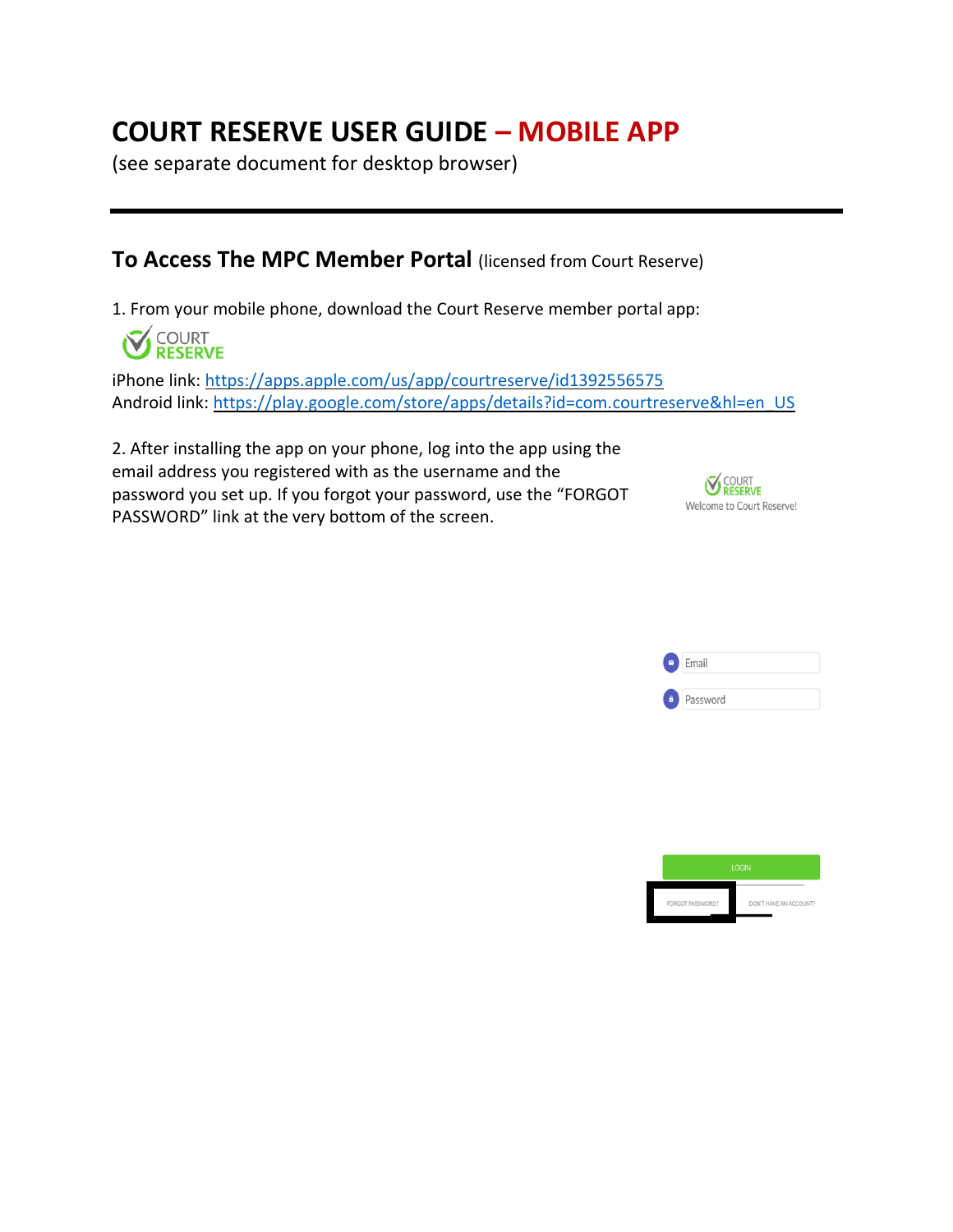### **To Update Your Profile**

1. Tap My Account then tap and tab to update that section. Tap Payment Profiles to add your credit card.

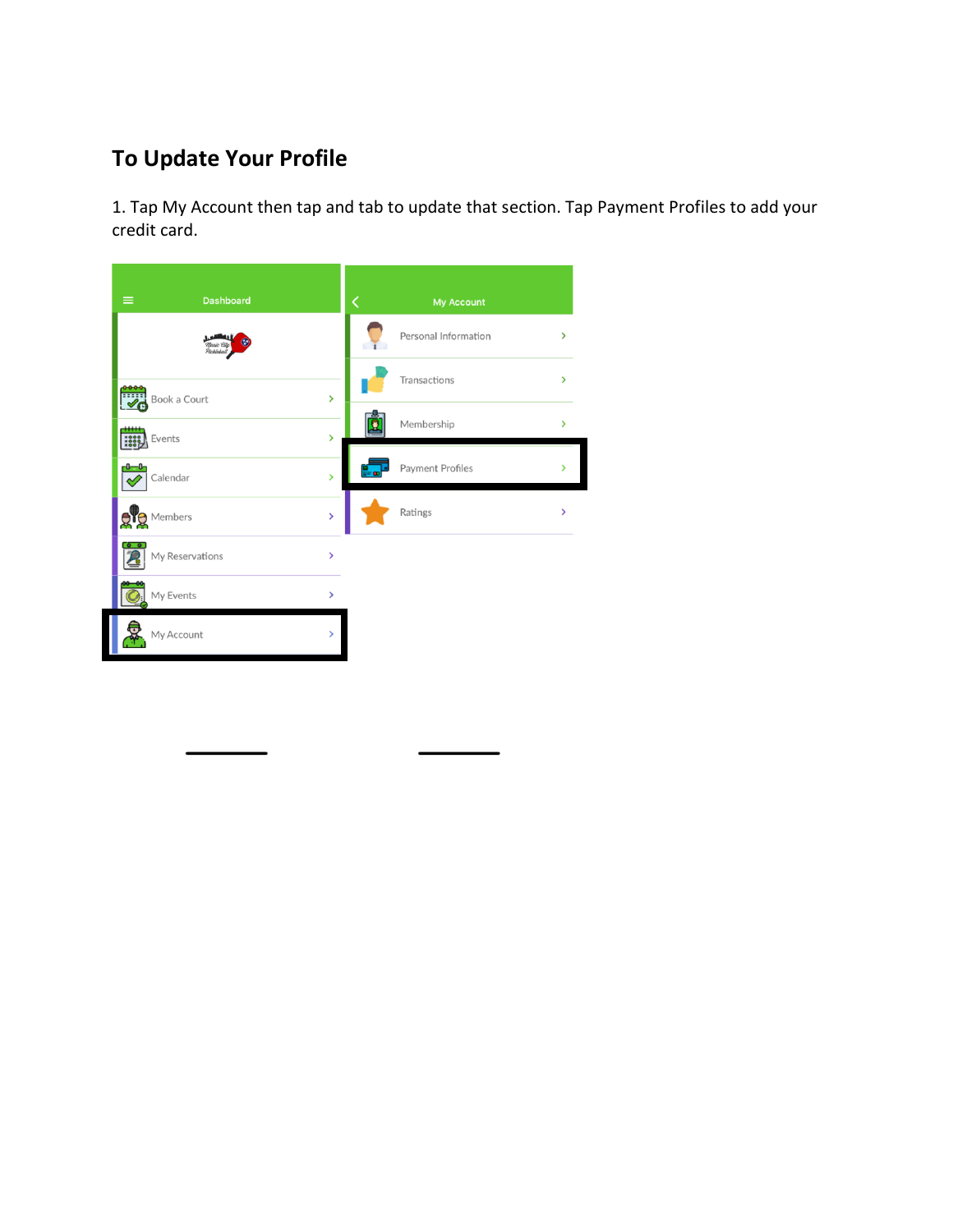## **To register for Open Play**

1. Tap the Events right arrow and then tap the Open Play right arrow to select the location where you want to play.

| $\equiv$<br><b>Dashboard</b>           |                                | <b>Event Categories</b> |               | <b>Open Play</b>                                                                               |                        |
|----------------------------------------|--------------------------------|-------------------------|---------------|------------------------------------------------------------------------------------------------|------------------------|
|                                        |                                | n<br>All Events         | $\rightarrow$ | Open Play (TOA)<br>Open Play<br>96 dates                                                       | $\mathcal{P}$          |
| <b>Pooo</b><br>Book a Court            | $\rightarrow$                  | ä<br>Open Play          |               | Time: 8:00 AM - 12:00 PM<br>Open Play (LU)<br>Open Play<br>99 dates<br>Next Date: Sat, Oct 3rd | $\mathbf{\mathbf{z}}$  |
| Events<br>-0-0-<br>Calendar            | $\rightarrow$                  |                         |               | Time: 8:00 AM - 12:00 PM<br>Open Play (LU)<br>Open Play<br>99 dates                            | $\rightarrow$          |
| <b>DE</b> Members                      | $\rightarrow$                  |                         |               | Next Date: Sat. Oct 3rd<br>Time: 12:00 PM - 4:00 PM<br>Open Play (LU)<br>Open Play             |                        |
| စြစ<br>$\mathbf{A}$<br>My Reservations | $\rightarrow$                  |                         |               | 99 dates<br>Next Date: Sat. Oct 3rd<br>Time: 4:00 PM - 7:00 PM<br>Open Play (LU)               | $\mathbf{r}$           |
| My Events<br>₹<br>My Account           | $\rightarrow$<br>$\mathcal{P}$ |                         |               | Open Play<br>97 dates<br>Next Date: Sun, Oct 4th<br>Time: 12:00 PM - 5:00 PM                   | $\mathbf{\mathcal{P}}$ |
|                                        |                                |                         |               | Open Play (LU)<br>Open Play<br>94 dates<br>Next Date: Mon, Oct 5th<br>Time: 5:00 PM - 8:00 PM  | $\rightarrow$          |
|                                        |                                |                         |               | Open Play (LU)<br>Open Play<br>97 dates<br>Next Date: Fri, Oct 9th<br>Time: 5:00 PM - 7:00 PM  | $\mathcal{P}$          |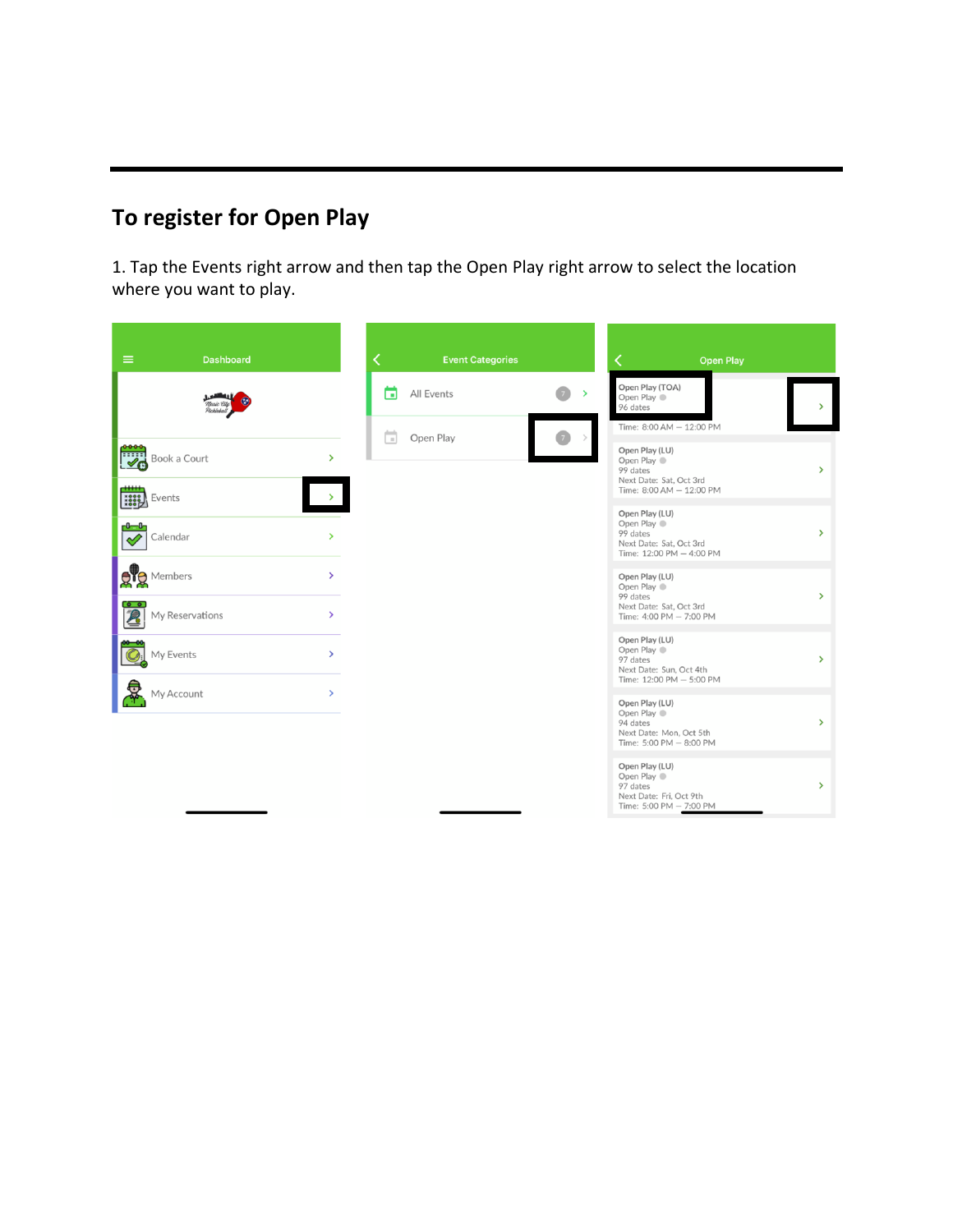2. Next, select the day you want to register for by tapping on the Register box that contains the date you want to play (can register 7 days in advance). After that, answer the required Covid questionnaire and tap on the "I agree" button and then hit save. On that screen you can see which other members have registered. If you need to cancel that registration, just tap on the Withdraw button that displays after you register.

| Open Play (TOA)                                                                                                                                                                     | K<br><b>Event Registration</b>                                                                                                                                                                                          | Open Play (TOA)<br>Save                                                                                                                                                             |
|-------------------------------------------------------------------------------------------------------------------------------------------------------------------------------------|-------------------------------------------------------------------------------------------------------------------------------------------------------------------------------------------------------------------------|-------------------------------------------------------------------------------------------------------------------------------------------------------------------------------------|
| Thu, Oct 1, 2020 8:00 AM-12:00 PM<br>Event Status: More then 20 Slots Available<br>Court(s): TOA #1, TOA #3, TOA #4, TOA #6, TOA #7,<br>Court(s): TOA #9, TOA #10, TOA #11, TOA #12 | 鱛<br><b>OPEN PLAY (TOA)</b>                                                                                                                                                                                             | Thu. Oct 1, 2020 8:00 AM-12:00 PM<br>Event Status: More then 20 Slots Available                                                                                                     |
| REGISTER                                                                                                                                                                            | Time: 8:00 AM - 12:00 PM<br>Date(s):                                                                                                                                                                                    | Court(s): TOA #1, TOA #3, TOA #4, TOA #6, TOA #7,<br>Court(s): TOA #9 TOA #10, TOA #11, TOA #12                                                                                     |
| $:00$ AM-12:00 PM                                                                                                                                                                   | You have not been in close contact with a confirmed<br>case of COVID-19 in the past 14 days? You are not<br>experiencing a cough, shortness of breath or sore<br>throat? You have not had a fever in the last 48 hours? | <b>WITHDRAW</b><br>Fri. Oct 2, 2020 8:00 AM-12:00 PM                                                                                                                                |
| Event Status: More then 20 Slots Available<br>Court(s): TOA #1, TOA #3, TOA #4, TOA #6, TOA #7,<br>TOA #9, TOA #10, TOA #11, TOA #12                                                | You do not have loss of taste or smell?<br>Yes to Any (Go Home)                                                                                                                                                         | Event Status: More then 20 Slots Available<br>Court(s): TOA #1, TOA #3, TOA #4, TOA #6, TOA #7,<br>Court(s): TOA #9, TOA #10, TOA #11, TOA #12                                      |
| Registration opens in 22 hours and 56 minutes                                                                                                                                       | <b>Bin Liu</b><br>$\widehat{m}$<br>Jennifer Wimsatt                                                                                                                                                                     | Registration opens in 22 hours and 55 minutes                                                                                                                                       |
| Mon. Oct 5, 2020 8:00 AM-12:00 PM<br>Event Status: More then 20 Slots Available<br>Court(s): TOA #1, TOA #3, TOA #4, TOA #6, TOA #7,<br>Court(s): TOA #9, TOA #10, TOA #11, TOA #12 | All Registrants<br>Liability Waiver                                                                                                                                                                                     | Mon, Oct 5, 2020 8:00 AM-12:00 PM<br>Event Status: More then 20 Slots Available<br>Court(s): TOA #1, TOA #3, TOA #4, TOA #6, TOA #7,<br>Court(s): TOA #9, TOA #10, TOA #11, TOA #12 |
| Registration opens in 3 days and 22 hours                                                                                                                                           | ESE DISCLOSURES ON BEH<br><b>View More</b><br>ing this box, you are agreeing to the above<br>By che                                                                                                                     | Registration opens in 3 days and 22 hours                                                                                                                                           |
| Tue, Oct 6, 2020 8:00 AM-12:00 PM<br>Event Status: More then 20 Slots Available<br>Court(s): TOA #1, TOA #3, TOA #4, TOA #6, TOA #7,<br>Court(s): TOA #9, TOA #10, TOA #11, TOA #12 | <b>SAVE</b><br><b>BACK</b>                                                                                                                                                                                              | Tue, Oct 6, 2020 8:00 AM-12:00 PM<br>Event Status: More then 20 Slots Available<br>Court(s): TOA #1, TOA #3, TOA #4, TOA #6, TOA #7,<br>Court(s): TOA #9, TOA #10, TOA #11, TOA #12 |
| Registration opens in 4 days and 22 hours                                                                                                                                           |                                                                                                                                                                                                                         | Registration opens in 4 days and 22 hours                                                                                                                                           |
| Wed. Oct 7, 2020 8:00 AM-12:00 PM<br>Event Status: More then 20 Slots Available<br>Court(s): TOA #1, TOA #3, TOA #4, TOA #6, TOA #7,<br>Court(s): TOA #9, TOA #10, TOA #11, TOA #12 |                                                                                                                                                                                                                         | Wed. Oct 7, 2020 8:00 AM-12:00 PM<br>Event Status: More then 20 Slots Available<br>Court(s): TOA #1, TOA #3, TOA #4, TOA #6, TOA #7,<br>TOA #9, TOA #10, TOA #11, TOA #12           |
| Registration opens in 5 days and 22 hours                                                                                                                                           |                                                                                                                                                                                                                         | Registration opens in 5 days and 22 hours                                                                                                                                           |

3. You will receive a confirmation email shortly.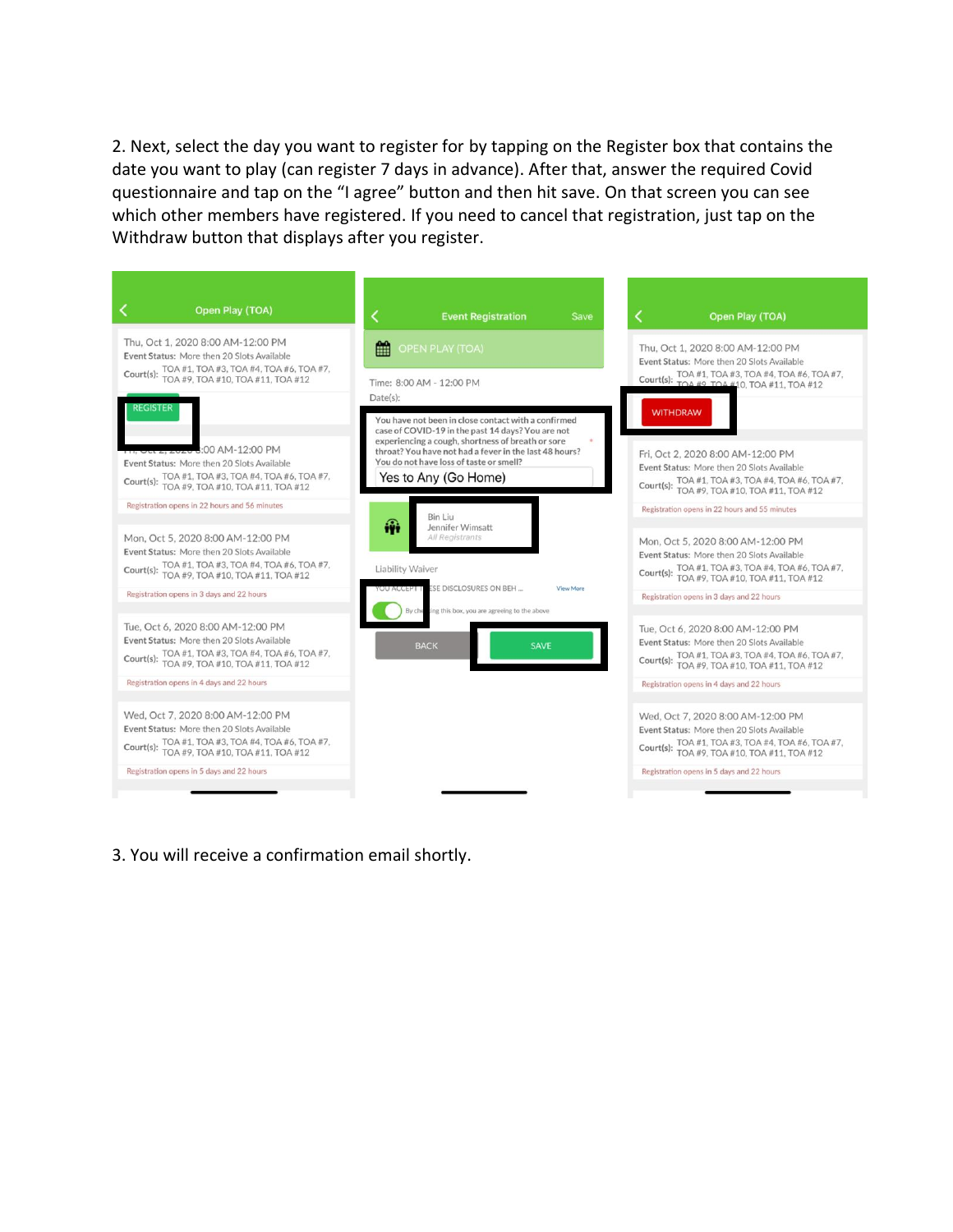#### **To reserve a court**

1. Tap the Book a Court right arrow. Then tap the right arrow of the location where you want to reserve a court. Then, choose a date by tapping on the left or right arrow. Finally tap the Reserve button at the time you would like to reserve.

| $\equiv$<br><b>Dashboard</b>                             | K<br><b>Book Courts</b>                                  | ∢                             |                                                       |
|----------------------------------------------------------|----------------------------------------------------------|-------------------------------|-------------------------------------------------------|
|                                                          | Lipscomb University<br>$\overline{ }$<br>s.<br>(Outdoor) | Lipscomb U                    |                                                       |
|                                                          | TOA (Indoor)<br>$\rightarrow$<br>×.                      | ←<br><b>TODAY</b><br>12:00 PM | →<br>Fri, Oct 2nd<br><b>RESERVE FROM 12 AVAILABLE</b> |
| $\frac{1}{\sqrt{2}}$<br>Book a Court                     |                                                          | 12.30 B <sub>M</sub>          | <b>DESEDVE EDOM 12 AVAILABL</b>                       |
|                                                          |                                                          | :00 PM                        | <b>RESERVE FROM 12 AVAILABLE</b>                      |
| <b>EXECUTE</b><br>Events<br>$\rightarrow$                |                                                          | 1:30 PM                       | <b>RESERVE FROM 12 AVAILABLE</b>                      |
| $\overline{\heartsuit}$<br>Calendar<br>$\mathbf{\bar{}}$ |                                                          | 2:00 PM                       | <b>RESERVE FROM 12 AVAILABLE</b>                      |
|                                                          |                                                          | 2:30 PM                       | <b>RESERVE FROM 12 AVAILABLE</b>                      |
| $\mathbb{R}^{\mathbb{F}}$ g Members<br>$\mathcal{P}$     |                                                          | 3:00 PM                       | <b>RESERVE FROM 12 AVAILABLE</b>                      |
| My Reservations<br>$\rightarrow$                         |                                                          | 3:30 PM                       | <b>RESERVE FROM 12 AVAILABLE</b>                      |
|                                                          |                                                          | 4:00 PM                       | <b>RESERVE FROM 12 AVAILABLE</b>                      |
| My Events<br>$\rightarrow$                               |                                                          | 4:30 PM                       | <b>RESERVE FROM 12 AVAILABLE</b>                      |
| 导<br>$\mathcal{P}$<br>My Account                         |                                                          | 5:00 PM                       | <b>RESERVE FROM 12 AVAILABLE</b>                      |
|                                                          |                                                          | 5:30 PM                       | RESSERVE FROM 12/AVAILARELLE                          |
|                                                          |                                                          | 6:00 PM                       | REPORTED THE COMMIT OF ANXANITY OF REAL PROPERTY.     |
|                                                          |                                                          | 6:30 PM                       | RESSIERALE FIRKDING TRANANILARELIEE                   |
|                                                          |                                                          | 7:00 PM                       | RUSSING HROW TRAWAUARHE                               |
|                                                          |                                                          | 7:30 PM                       | RESERVATE THROWN 13/AWAILLARELIET                     |